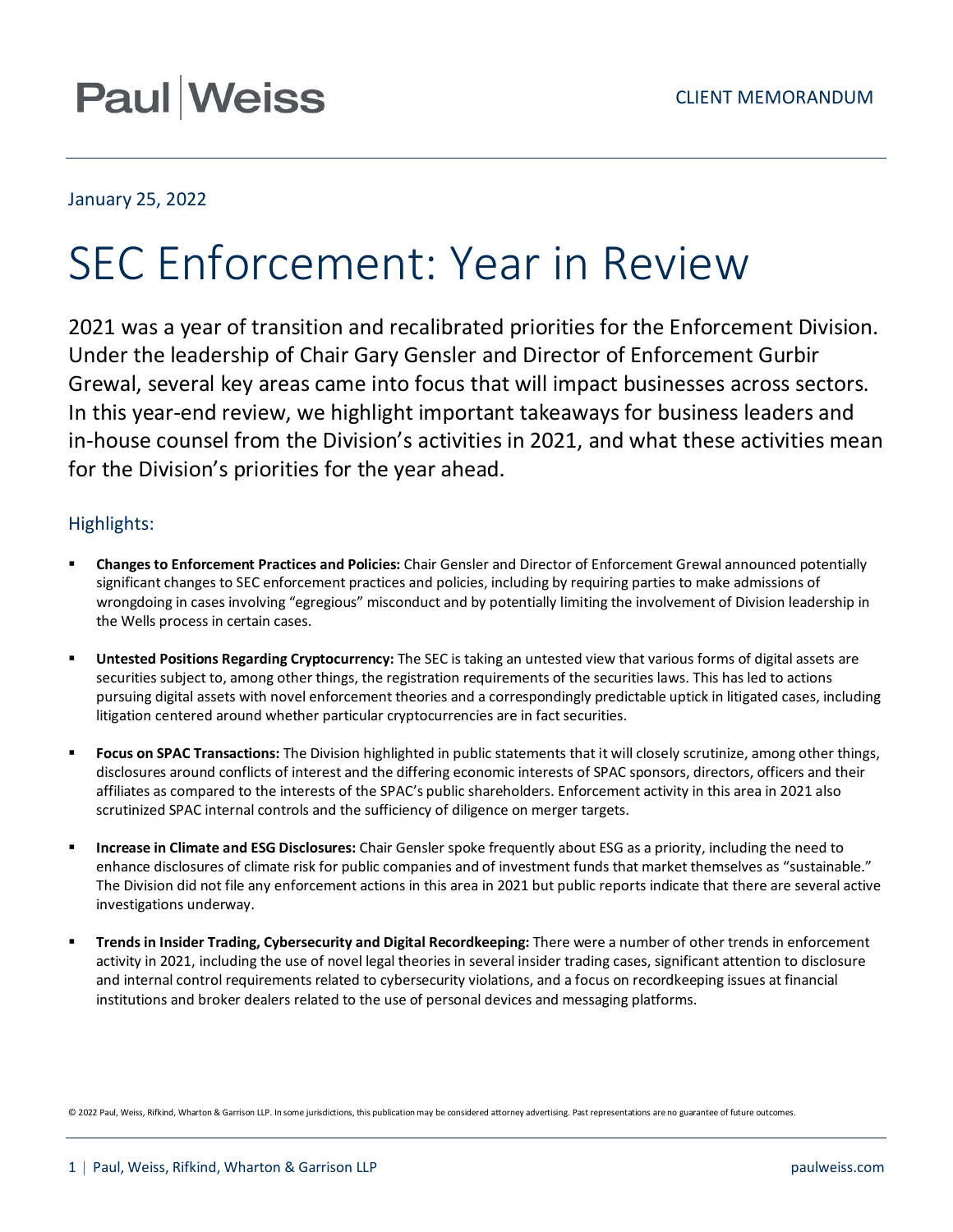### **SEC Chair Gensler and SEC Director of Enforcement Grewal**

Chair Gary Gensler, the former Obama Administration CFTC chair, was confirmed in April 2021. Director of Enforcement Gurbir Grewal, who had been serving as the Attorney General of New Jersey and prior to that had been a federal and local prosecutor, was appointed in July 2021. Indications are that Chair Gensler and Director Grewal intend to pursue an aggressive enforcement strategy, including through policies of seeking admissions of wrongdoing in certain settlements and reworking and potential limiting of the Wells process.<sup>[1](#page-1-0)</sup>

#### **Requiring Admissions**

In his October 13, 2021 speech announcing these new policies, Director Grewal stated that "[w]hen it comes to accountability, few things rival the magnitude of wrongdoers admitting that they broke the law, and so, in an era of diminished trust, we will, in appropriate circumstances, be requiring admissions in cases where heightened accountability and acceptance of responsibility are in the public interest."<sup>[2](#page-1-1)</sup> SEC Enforcement Division deputy director Sanjay Wadhwa has explained that the Division plans to seek such admissions "in cases involving egregious misconduct and where a large number of investors were harmed or where defendants obstructed the SEC's investigation."[3](#page-1-2)

It remains unclear how much of an impact this stated change will have on settlements. The SEC announced a similar policy shift in 2013 under former chair Mary Jo White, $4$  but settlements requiring admissions of wrongdoing remained the exception; between 2014 and 2016, only 2% of SEC settlements involved admissions of wrongdoing.<sup>[5](#page-1-4)</sup> To date, there have not been any publicly filed enforcement actions under the new regime that have included an admission of wrongdoing.

#### **Curtailing the Wells Process**

Director Grewal also has indicated that senior leadership of the Enforcement Division may not participate personally in meetings with counsel during the Wells process to the same extent as has been traditionally expected, particularly in cases that do not "present novel legal or factual questions, or raise significant programmatic issues."[6](#page-1-5) Instead, the Director and Deputy Director generally plan to deputize Wells meetings to direct reports and SEC staff.<sup>[7](#page-1-6)</sup> The stated goal of this policy is to make the Wells process "more streamlined and efficient,"<sup>[8](#page-1-7)</sup> by not having the Director or Deputy Director regularly participate in these meetings. However, decentralizing the process reduces programmatic consistency, increases the risk that similar matters may reach

<sup>8</sup> *Id*.

<span id="page-1-0"></span><sup>1</sup> *See* Gurbir Grewal, Director, Division of Enforcement, Remarks at SEC Speaks 2021 (Oct. 13, 2021)[, https://www.sec.gov/news/speech/grewal-sec](https://www.sec.gov/news/speech/grewal-sec-speaks-101321)[speaks-101321;](https://www.sec.gov/news/speech/grewal-sec-speaks-101321) Paul Weiss Publication, SEC Enforcement Director Announces 'Aggressive' Policy Shifts, Including Requiring Admissions of Wrongdoing (Oct. 18, 2021)[, https://www.paulweiss.com/practices/litigation/white-collar-regulatory-defense/publications/sec-enforcement](https://www.paulweiss.com/practices/litigation/white-collar-regulatory-defense/publications/sec-enforcement-director-announces-aggressive-policy-shifts-including-requiring-admissions-of-wrongdoing?id=41395)[director-announces-aggressive-policy-shifts-including-requiring-admissions-of-wrongdoing?id=41395.](https://www.paulweiss.com/practices/litigation/white-collar-regulatory-defense/publications/sec-enforcement-director-announces-aggressive-policy-shifts-including-requiring-admissions-of-wrongdoing?id=41395)

<span id="page-1-1"></span><sup>&</sup>lt;sup>2</sup> Gurbir Grewal, Director, Division of Enforcement, Remarks at SEC Speaks 2021 (Oct. 13, 2021)[, https://www.sec.gov/news/speech/grewal-sec](https://www.sec.gov/news/speech/grewal-sec-speaks-101321)[speaks-101321.](https://www.sec.gov/news/speech/grewal-sec-speaks-101321)

<span id="page-1-2"></span><sup>&</sup>lt;sup>3</sup> Dave Michaels, *Wall Street, Companies May Have to Give Up More to Settle With SEC*, WALL ST. J. (Oct. 12, 2021), [https://www.wsj.com/articles/sec-to-seek-admissions-of-wrongdoing-in-some-enforcement-actions-11634139229.](https://www.wsj.com/articles/sec-to-seek-admissions-of-wrongdoing-in-some-enforcement-actions-11634139229)

<span id="page-1-3"></span><sup>4</sup> Mary Jo White, SEC Chair, *Deploying the Full Enforcement Arsenal*, Council of Institutional Investors Fall Conference in Chicago, IL (Sept. 26, 2013), [https://www.sec.gov/news/speech/spch092613mjw.](https://www.sec.gov/news/speech/spch092613mjw)

<span id="page-1-4"></span><sup>&</sup>lt;sup>5</sup> David Rosenfeld, Admissions in SEC Enforcement Cases: The Revolution That Wasn't, 103 Iowa L. Rev. 113 (2017), [https://ilr.law.uiowa.edu/print/volume-103-issue-1/admissions-in-sec-enforcement-cases-the-revolution-that-wasnt/.](https://ilr.law.uiowa.edu/print/volume-103-issue-1/admissions-in-sec-enforcement-cases-the-revolution-that-wasnt/)

<span id="page-1-5"></span><sup>6</sup> Gurbir Grewal, Director, Division of Enforcement, Remarks at SEC Speaks 2021 (Oct. 13, 2021)[, https://www.sec.gov/news/speech/grewal-sec](https://www.sec.gov/news/speech/grewal-sec-speaks-101321)[speaks-101321.](https://www.sec.gov/news/speech/grewal-sec-speaks-101321)

<span id="page-1-7"></span><span id="page-1-6"></span> $\frac{7}{8}$  *Id.*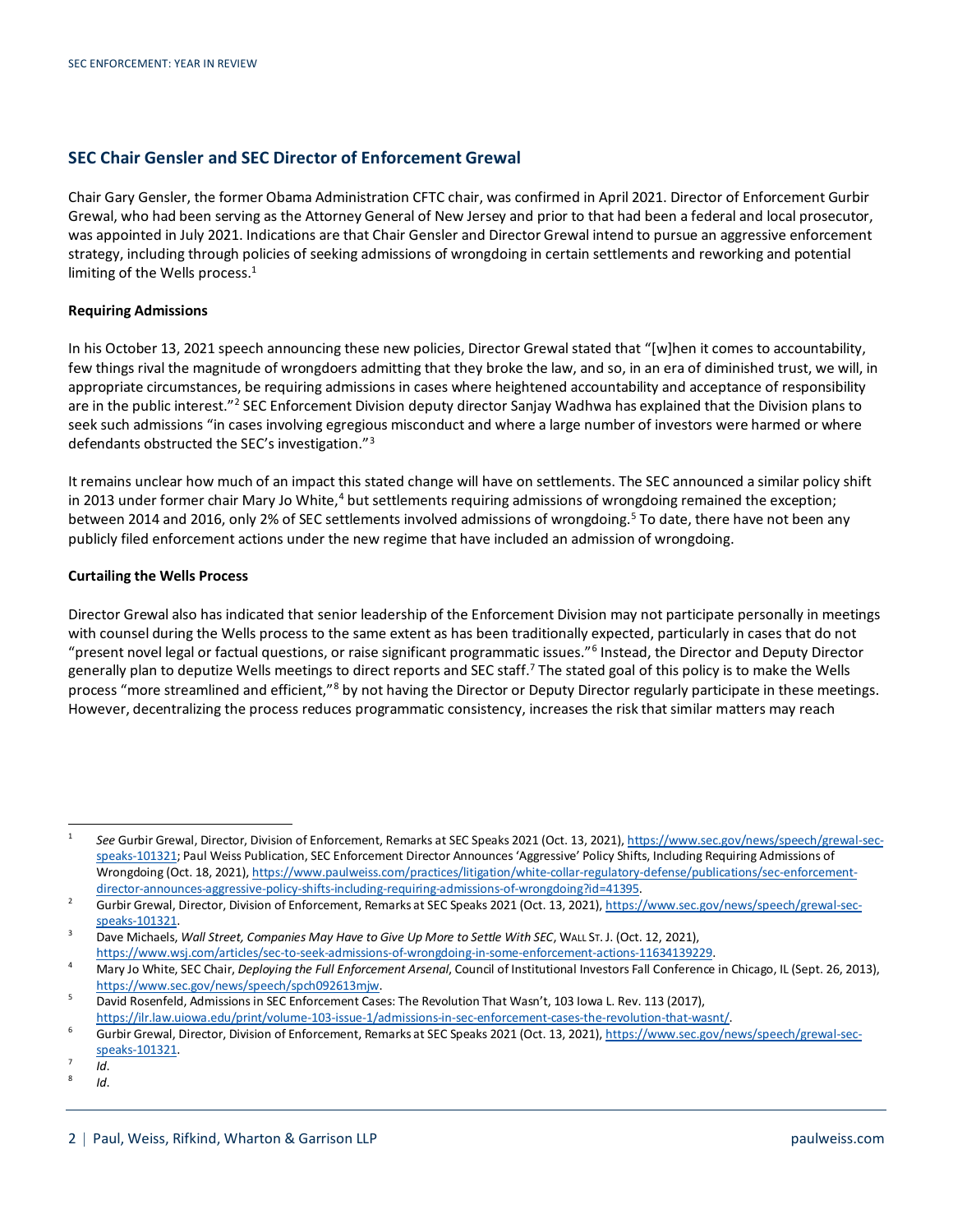inconsistent results, and reduces opportunities for discussion about the practical significance and consequences of enforcement actions. [9](#page-2-0)

## **SEC Chair Gensler's Areas of Focus**

Chair Gensler has repeatedly emphasized his plan to focus increased resources and attention on issues related to cryptocurrency, special purpose acquisition companies ("SPACs"), and climate and Environmental, Social, & Governance ("ESG") issues.

#### **Cryptocurrency**

As the cryptocurrency market has grown significantly, Chair Gensler has compared it to "the Wild West or the old world of 'buyer beware' that existed before the securities laws were enacted," [10](#page-2-1) and urged crypto exchanges to register with the SEC. He has warned that "financial innovations throughout history don't long thrive outside of public policy frameworks." <sup>[11](#page-2-2)</sup> Chair Gensler has also expressed concerns that crypto can be used to subvert anti-money laundering, sanctions, and tax collection laws. <sup>[12](#page-2-3)</sup> Chair Gensler has stated that the SEC intends to fill these regulatory gaps by identifying how existing legal authority can be applied to this market and where new laws are needed. $^{13}$  $^{13}$  $^{13}$ 

Even as new regulations are needed in his view, Chair Gensler has warned that market participants that use crypto to engage in securities transactions, as well as asset managers that invest in crypto assets, must comply with federal securities laws. <sup>[14](#page-2-5)</sup> Chair Gensler has encouraged parties currently engaged in operating crypto platforms or issuing crypto tokens to be proactive in working with the SEC to discuss any challenges with coming into compliance with federal securities laws. <sup>[15](#page-2-6)</sup>

#### *2021 Enforcement*

Several novel cryptocurrency enforcement actions brought by the SEC in 2021 highlighted the threshold question of which digital assets and platforms qualify as securities under the test set forth in the seminal 1946 Supreme Court case *SEC* v. *W.J. Howey Co. Howey* provides that a transaction is an investment contract and therefore subject to the securities laws when it is (1) an investment of money; (2) in a common enterprise; (3) with the expectation of profit; (4) to be derived from the efforts of others. [16](#page-2-7)

In a few high profile enforcement actions, the SEC did not provide a clear articulation as to why the digital assets at issue qualified as securities, resulting in criticism of the Commission from a number of corners including from some of the Commissioners themselves. For example, in *In the Matter of Biotics LTD*. *f/d/b/a Coinschedule LTD.*, the SEC settled charges against a company that ran a website that publicized digital token offerings but did not disclose that the issuers of these tokens

<span id="page-2-0"></span><sup>9</sup> For further discussion of these issues, *see* Paul Weiss Publication, SEC Enforcement Director Announces 'Aggressive' Policy Shifts, Including Requiring Admissions of Wrongdoing (Oct. 18, 2021)[, https://www.paulweiss.com/practices/litigation/white-collar-regulatory](https://www.paulweiss.com/practices/litigation/white-collar-regulatory-defense/publications/sec-enforcement-director-announces-aggressive-policy-shifts-including-requiring-admissions-of-wrongdoing?id=41395)[defense/publications/sec-enforcement-director-announces-aggressive-policy-shifts-including-requiring-admissions-of-wrongdoing?id=41395.](https://www.paulweiss.com/practices/litigation/white-collar-regulatory-defense/publications/sec-enforcement-director-announces-aggressive-policy-shifts-including-requiring-admissions-of-wrongdoing?id=41395)

<span id="page-2-1"></span><sup>&</sup>lt;sup>10</sup> Gary Gensler, SEC Chair, Testimony Before the United States Senate Committee on Banking, Housing, and Urban Affairs (Sept. 14, 2021),

<span id="page-2-2"></span>[https://www.sec.gov/news/testimony/gensler-2021-09-14.](https://www.sec.gov/news/testimony/gensler-2021-09-14)<br><sup>11</sup> Gary Gensler, SEC Chair, Remarks Before the European Parliament Committee on Economic and Monetary Affairs (Sept. 1, 2021), [https://www.sec.gov/news/speech/gensler-remarks-european-parliament-090121.](https://www.sec.gov/news/speech/gensler-remarks-european-parliament-090121)

<span id="page-2-3"></span><sup>12</sup> Gary Gensler, SEC Chair, Remarks Before the Aspen Security Forum (Aug. 3, 2021)[, https://www.sec.gov/news/public-statement/gensler-aspen](https://www.sec.gov/news/public-statement/gensler-aspen-security-forum-2021-08-03)[security-forum-2021-08-03.](https://www.sec.gov/news/public-statement/gensler-aspen-security-forum-2021-08-03)

<span id="page-2-4"></span><sup>&</sup>lt;sup>13</sup> Gary Gensler, SEC Chair, Testimony Before the Subcommittee on Financial Services and General Government, U.S. House Appropriations Committee (May 26, 2021), https://www.sec.gov/news/testimony/gensler-2021-05-26.<br>Id.; see also Gary Gensler, SEC Chair, Remarks Before the European Parliament Committee on Economic and Monetary Affairs (Sept. 1, 2021),

<span id="page-2-5"></span>[https://www.sec.gov/news/speech/gensler-remarks-european-parliament-090121.](https://www.sec.gov/news/speech/gensler-remarks-european-parliament-090121)

<span id="page-2-6"></span><sup>15</sup> Gary Gensler, SEC Chair, Remarks Before the Investor Advisory Committee (Dec. 2, 2021)[, https://www.sec.gov/news/statement/gensler-iac](https://www.sec.gov/news/statement/gensler-iac-statement-120221)[statement-120221.](https://www.sec.gov/news/statement/gensler-iac-statement-120221)

<span id="page-2-7"></span><sup>16</sup> *SEC* v. *W.J. Howey Co*., 328 U.S. 293 (1946).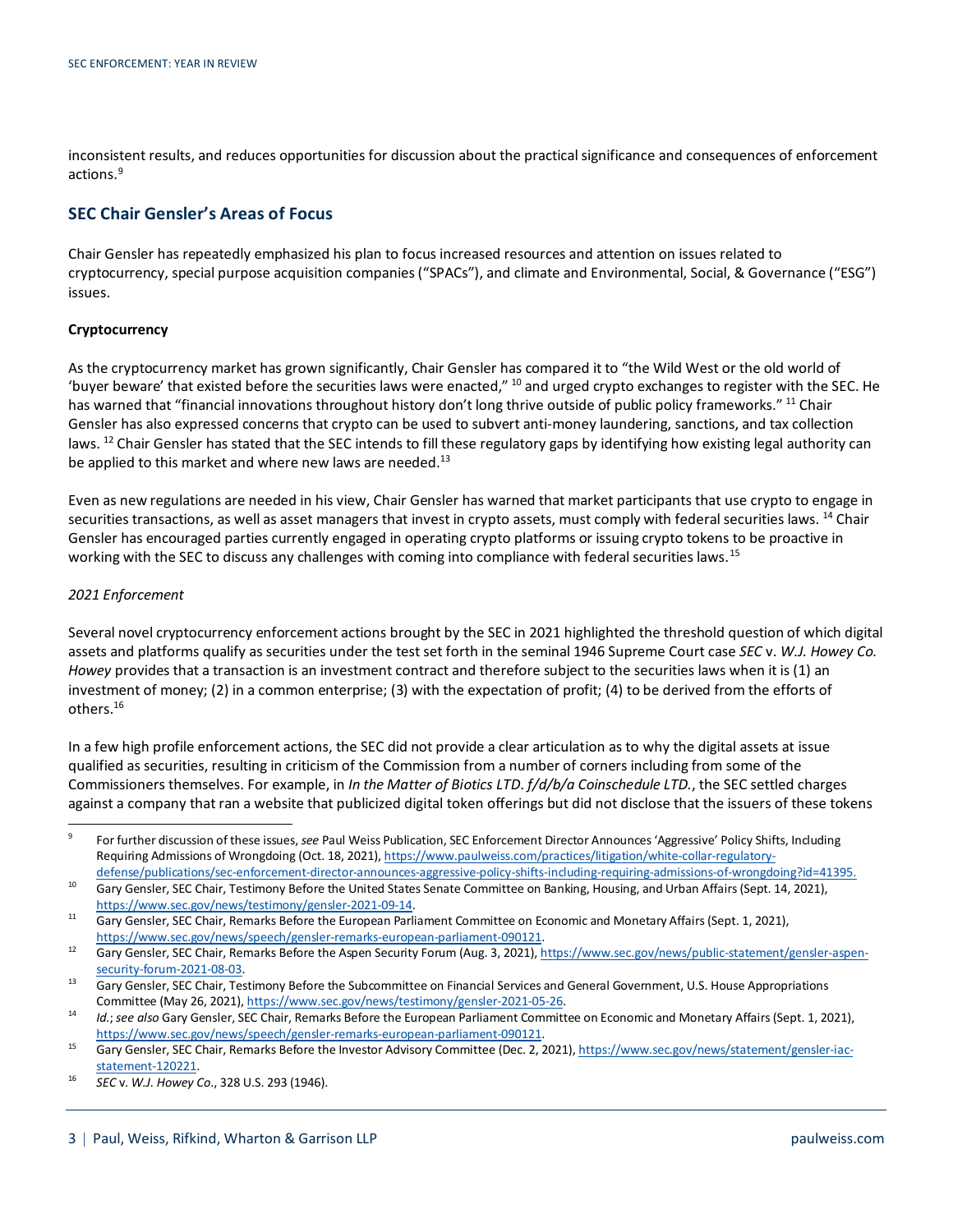paid the website to be profiled and publicized.<sup>[17](#page-3-0)</sup> Commissioners Hester M. Peirce and Elad Roisman issued a public statement criticizing the SEC's failure to provide clear guidance as to when a digital currency is in fact a security, labeling the Commission's approach as "clue-by-enforcement." <sup>[18](#page-3-1)</sup> Commissioners Peirce and Roisman wrote that they were "disappointed that the Commission's settlement with Coinschedule did not explain *which* digital assets touted by Coinschedule were securities, an omission which is symptomatic of our reluctance to provide additional guidance about how to determine whether a token is being sold as part of a securities offering or which tokens are securities."<sup>[19](#page-3-2)</sup>

Similarly, in *In the Matter of Poloniex LLC*, the SEC alleged that an unregistered trading platform through which parties could buy and sell digital assets met the definition of an "exchange" because it "provided the non-discretionary means for trade orders to interact and execute through the combined use of the Poloniex website, an order book, and the Poloniex trading engine."[20](#page-3-3) Notably, the SEC did not identify what digital asset that traded on the platform in fact qualified as a security, instead stating in conclusory fashion that Poloniex facilitated trading of "digital assets that were investment contracts and therefore securities."<sup>[21](#page-3-4)</sup>

On the other hand, in *In the Matter of Blockchain Credit Partners d/b/a DeFi Money Market et al.*, the first SEC enforcement involving decentralized financial ("DeFi") technology, the SEC articulated an aggressive view as to why the digital assets at issue satisfied the *Howey* test.<sup>[22](#page-3-5)</sup> DeFi Money Market ("DMM") sold two types of digital tokens: mTokens (which paid interest to investors) and DMG "governance tokens" (which, among other things, gave holders certain voting rights and could be resold on the secondary market).[23](#page-3-6) The SEC alleged that the mTokens were investment contracts under the *Howey* test in part because purchasers had a reasonable expectation of future profit in the form of interest upon redemption. [24](#page-3-7) The SEC further alleged that the DMG tokens were securities under *Howey* because there was a reasonable expectation of profits through, among other things, a trading market for the tokens. <sup>[25](#page-3-8)</sup> Interestingly, the SEC Order alleged that the DMG tokens satisfied the "effort of others" element of *Howey* even though holders of DMG tokens had voting rights as to several aspects of DMM's business. [26](#page-3-9)

Of potential significance to enforcement activity in this space in 2022 and beyond, in November 2021 a jury for the first time assessed whether a particular digital asset was a security under *Howey* and concluded that it was not. In *Audet* v. *Fraser*, a civil litigation in the District of Connecticut to which the SEC was not a party, the jury found that a physical crypto mining hardware sold to customers who would use its computing power to "mine" for virtual currency, was *not* a security. [27](#page-3-10) Of particular significance, the court instructed the jury on the fourth element of the *Howey* test—often the most hotly contested element that "[i]f there was a reasonable expectation of significant investor control, then profits would not be considered derived solely from the efforts of others," but "if the expectation was that the participants would be passive investors, then profits would be

<span id="page-3-10"></span><span id="page-3-9"></span> $\frac{26}{27}$  *Id.* at 2, 10-11.

<span id="page-3-0"></span><sup>&</sup>lt;sup>17</sup> In the Matter of Biotics LTD. f/d/b/a Coinschedule LTD., Order Instituting Cease-and-Desist Proceedings Pursuant to Section 8A of the Securities Act of 1933, Making Findings, and Imposing a Cease-and-Desist Order, Sec. Act. Rel. No. 10956, Admin. Proc. File No. 3-20398 (July 14, 2021), [https://www.sec.gov/litigation/admin/2021/33-10956.pdf.](https://www.sec.gov/litigation/admin/2021/33-10956.pdf)

<span id="page-3-1"></span><sup>18</sup> Hester M. Peirce and Elad L. Roisman, SEC Commissioners, In the Matter of Coinschedule (July 14, 2021)[, https://www.sec.gov/news/public](https://www.sec.gov/news/public-statement/peirce-roisman-coinschedule)[statement/peirce-roisman-coinschedule.](https://www.sec.gov/news/public-statement/peirce-roisman-coinschedule)

<span id="page-3-2"></span> $\frac{19}{20}$  *Id*.

<span id="page-3-3"></span>SEC Press Release, SEC Charges Poloniex for Operating Unregistered Digital Asset Exchange (Aug. 9, 2021)[, https://www.sec.gov/news/press](https://www.sec.gov/news/press-release/2021-147)[release/2021-147;](https://www.sec.gov/news/press-release/2021-147) *In the Matter of Poloniex, LLC*, Order Instituting Cease-and-Desist Proceedings Pursuant to Section 21C of the Securities Exchange Act of 1934, Making Findings, and Imposing a Cease-and-Desist Order, Exchange Act Rel. No. 92607, Admin. Proc. File No. 3-20455 (Aug. 9, 2021)[, https://www.sec.gov/litigation/admin/2021/34-92607.pdf.](https://www.sec.gov/litigation/admin/2021/34-92607.pdf)

<span id="page-3-4"></span><sup>&</sup>lt;sup>21</sup> SEC Press Release, SEC Charges Poloniex for Operating Unregistered Digital Asset Exchange (Aug. 9, 2021)[, https://www.sec.gov/news/press](https://www.sec.gov/news/press-release/2021-147)[release/2021-147.](https://www.sec.gov/news/press-release/2021-147)

<span id="page-3-5"></span><sup>&</sup>lt;sup>22</sup> In the Matter of Blockchain Credit Partners d/b/a DeFi Money Market et al., Order Instituting Cease-and-Desist Proceedings, Pursuant to Section 8A of the Securities Act of 1933 and Section 21C of the Securities Exchange Act of 1934, Making Findings, and Imposing a Cease-and-Desist Order, Sec. Act. Rel. No. 10961, Exchange Act Rel. No. 92588, Admin. Proc. File No. 3-20453 (Aug. 6, 2021), [https://www.sec.gov/litigation/admin/2021/33-10961.pdf.](https://www.sec.gov/litigation/admin/2021/33-10961.pdf)

<span id="page-3-6"></span> $\frac{23}{10}$ . at 2.

<span id="page-3-7"></span> $\frac{24}{25}$  *Id.* at 10-11.

<span id="page-3-8"></span> $\frac{25}{26}$  *Id.* at 9-10.

<sup>27</sup> *Audet* v. *Fraser*, No. 3:16-cv-940, ECF No. 330 at 2 (D. Conn. Nov. 2, 2021).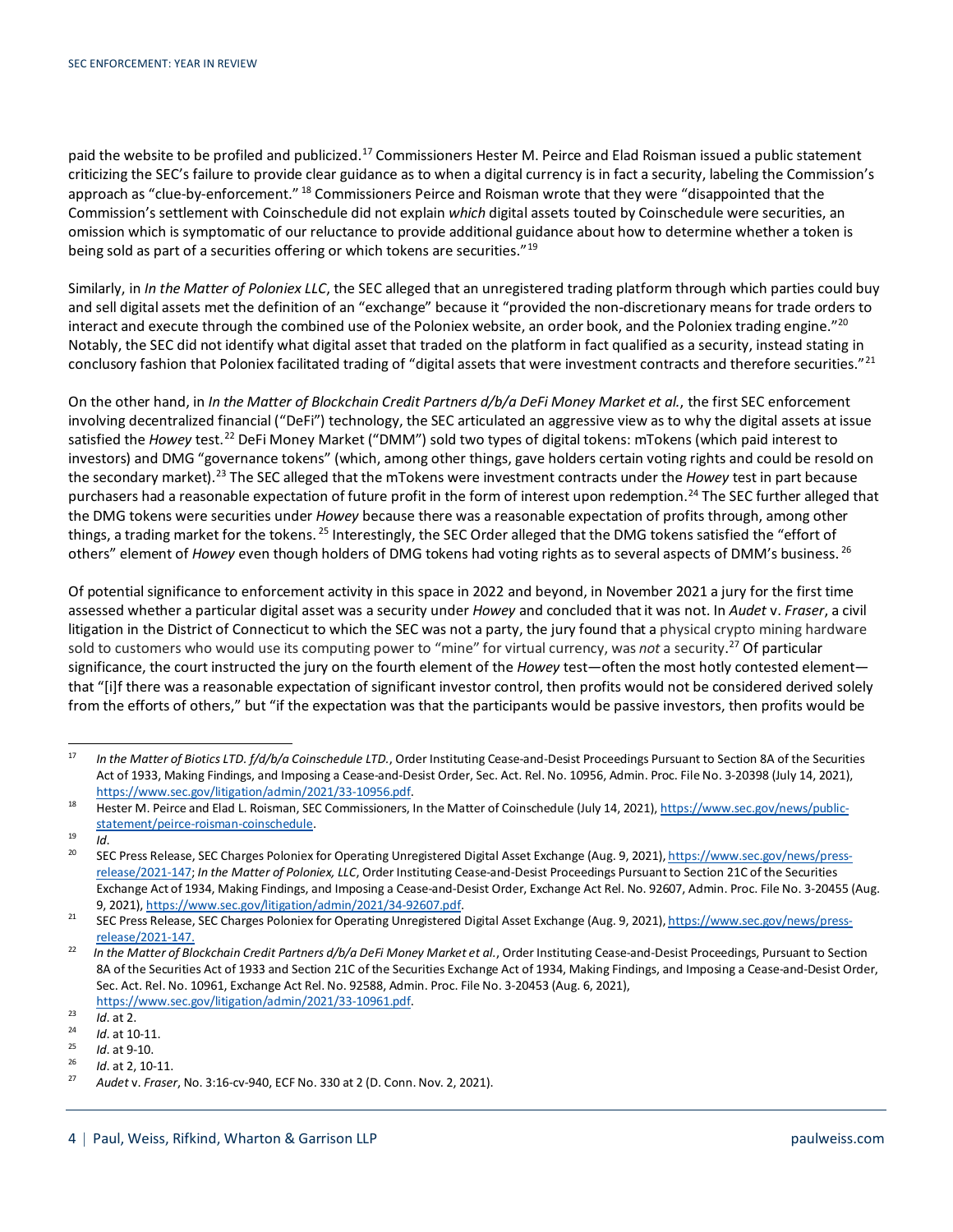considered derived solely from the efforts of others."[28](#page-4-0) This interpretation of the fourth element could undermine the SEC's ability to characterize certain digital assets as securities because investors in cryptocurrency often have a reasonable expectation of significant control.

In 2022, we expect to see continued aggressive enforcement activity around threshold questions of which digital assets qualify as securities under *Howey* and which platforms qualify as exchanges. This will likely lead to a continued uptick in litigation with the SEC in 2022.

#### **SPACs**

The number of SPAC transactions, which Chair Gensler refers to as "SPAC blank-check IPO[s]," has "ballooned by nearly 10 times between 2019 and 2021" and "SPAC blank-check IPOs now account for more than three-fifths of all U.S. IPOs."<sup>29</sup> In 2021, there were 181 de-SPAC transactions, which Chair Gensler terms the "SPAC target IPO," with a total deal value of \$370 billion, up from only 26 SPAC target IPOs in 2019.<sup>[30](#page-4-2)</sup> Chair Gensler has flagged several areas of de-SPAC transactions that he wants to be the focus of enhanced rulemaking and/or enforcement activity.

#### *Disclosure guidance, including of fees, sponsor compensation, dilution, and potential conflicts of interest*

Chair Gensler has warned that retail investors must be given "the appropriate and accurate information they need"<sup>[31](#page-4-3)</sup> at both stages of SPAC transactions, and has called for rulemakings requiring "enhanced disclosures" and "economic analysis to better understand how investors are advantaged or disadvantaged by SPAC transactions."<sup>[32](#page-4-4)</sup> Chair Gensler has expressed concerns that "[d]ue to the various moving parts and SPACs' two-step structure," "these vehicles may have additional conflicts inherent to their structure," including "between the investors who vote then cash out" after the first stage "and those who stay through the deal."<sup>[33](#page-4-5)</sup> He has also raised questions about the "costs" that the SPAC "structure is bearing — whether sponsor fees, dilution from the [second stage] investors, and fees for investment banks or financial advisers" and whether these costs "are coming out of the retail public's investment dollars."<sup>[34](#page-4-6)</sup> He has asked "staff for recommendations about how we might update our rules so that investors are better informed about the fees, costs, and conflicts that may exist with SPACs."[35](#page-4-7)

In line with these concerns, the Division of Corporation Finance issued disclosure guidance clarifying the disclosures required around conflicts of interest and the differing economic interests of SPAC sponsors, directors, officers and their affiliates as compared to the interests of the SPAC's public shareholders.<sup>[36](#page-4-8)</sup> Based on this guidance, SPACs should consider the following issues in IPO registration statements: potential conflicts of interest, especially on the part of the SPAC insiders; the limited time that a SPAC has to complete a business transaction and its impact; the compensation and role of the underwriters; the economic terms of SPAC insider investments; and the terms of SPAC issuances to its sponsor and others in private financings.<sup>37</sup> SPACs should also make clear disclosures on the following issues in their business combination filings with the SEC: additional financing

<span id="page-4-0"></span><sup>28</sup> *Audet* v. *Fraser*, No. 3:16-cv-940, ECF No. 326 at 21-22 (D. Conn. Oct. 29, 2021).

<span id="page-4-1"></span>Gary Gensler, SEC Chair, Remarks Before the Healthy Markets Association Conference (Dec. 9, 2021)[, https://www.sec.gov/news/speech/gensler](https://www.sec.gov/news/speech/gensler-healthy-markets-association-conference-120921)[healthy-markets-association-conference-120921.](https://www.sec.gov/news/speech/gensler-healthy-markets-association-conference-120921)

<span id="page-4-3"></span><span id="page-4-2"></span> $rac{30}{31}$  *Id.* 

Gary Gensler, SEC Chair, Testimony Before the Subcommittee on Financial Services and General Government, U.S. House Appropriations Committee (May 26, 2021)[, https://www.sec.gov/news/testimony/gensler-2021-05-26.](https://www.sec.gov/news/testimony/gensler-2021-05-26)

<span id="page-4-4"></span><sup>32</sup> Gary Gensler, SEC Chair, Prepared Remarks Before the Investor Advisory Committee (Sept. 9, 2021)[, https://www.sec.gov/news/public](https://www.sec.gov/news/public-statement/gensler-iac-2021-09-09)[statement/gensler-iac-2021-09-09.](https://www.sec.gov/news/public-statement/gensler-iac-2021-09-09)

<span id="page-4-5"></span><sup>33</sup> Gary Gensler, SEC Chair, Remarks Before the Healthy Markets Association Conference (Dec. 9, 2021)[, https://www.sec.gov/news/speech/gensler](https://www.sec.gov/news/speech/gensler-healthy-markets-association-conference-120921)[healthy-markets-association-conference-120921.](https://www.sec.gov/news/speech/gensler-healthy-markets-association-conference-120921)

<span id="page-4-6"></span><sup>&</sup>lt;sup>34</sup> Gary Gensler, SEC Chair, Prepared Remarks Before the Small Business Capital Formation Advisory Committee (Sept. 27, 2021), [https://www.sec.gov/news/public-statement/gensler-sbcfac-2021-09-27.](https://www.sec.gov/news/public-statement/gensler-sbcfac-2021-09-27)

<span id="page-4-7"></span> $rac{35}{36}$  *Id.* 

<span id="page-4-8"></span><sup>36</sup> SEC Disclosure Guidance, *Special Purpose Acquisition Companies* (Dec. 22, 2020)[, https://www.sec.gov/corpfin/disclosure-special-purpose](https://www.sec.gov/corpfin/disclosure-special-purpose-acquisition-companies)[acquisition-companies.](https://www.sec.gov/corpfin/disclosure-special-purpose-acquisition-companies)

<span id="page-4-9"></span> $37$  *Id.*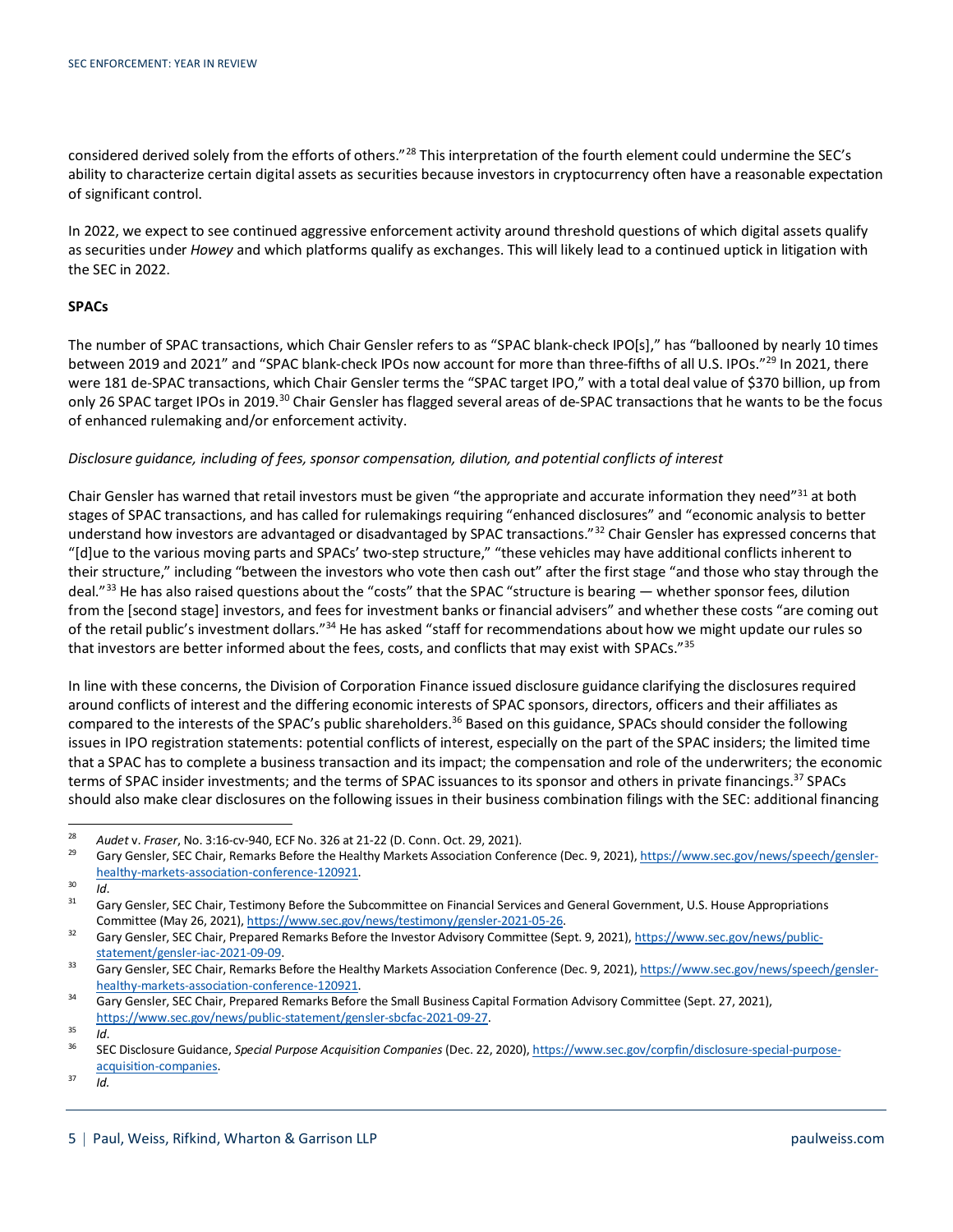and dilution; interests of SPAC insiders in evaluating the transaction and other opportunities; and underwriters' services and fees.[38](#page-5-0)

Although there were not any enforcement actions brought concerning SPACs in these areas in 2021, we expect this to be an area of focus for the Enforcement Division in 2022.

#### *Marketing practices, including celebrity endorsements*

Chair Gensler has also raised concerns that "SPAC target IPOs often are announced with a slide deck, a press release, and even celebrity endorsements" such that "[t]he value of SPAC shares can move dramatically based on incomplete information, long before a full disclosure document or proxy is filed" and "[i]nvestors may be making decisions based on incomplete information or just plain old hype."<sup>39</sup> Chair Gensler has asked his staff to make recommendations "around how to guard against what effectively may be improper conditioning of the SPAC target IPO market," including by requiring "more complete information at the time that a SPAC target IPO is announced.["40](#page-5-2)

#### *Auditor considerations and other gatekeeper obligations*

Chair Gensler has also focused on whether auditors and other gatekeepers are serving their role as rigorously in SPAC transactions as they do in traditional IPOs. He has warned that "[m]any gatekeepers carry out functionally the same role as they would in a traditional IPO but may not be performing the due diligence [in SPACs] that we've come to expect."[41](#page-5-3) He has sought staff recommendations about how the SEC "can better align incentives between gatekeepers and investors, and how [it] can address the status of gatekeepers' liability obligations."[42](#page-5-4)

#### *Financial reporting, internal control, and corporate governance*

SEC leadership has also warned that financial reporting, internal control, and corporate governance requirements should apply to companies that go public through a SPAC just as they do to companies who go public through traditional IPOs. The SEC has warned that public company requirements, including books and records and internal control requirements, apply to SPACs before and after the business combination.<sup>[43](#page-5-5)</sup> The SEC has further cautioned that "[c]orporate board oversight is essential prior to, during, after the de-SPAC merger," including the independence, experience, and clear roles of board members and particularly of the Audit Committee.<sup>[44](#page-5-6)</sup>

<span id="page-5-1"></span><span id="page-5-0"></span> $rac{38}{39}$  *Id.* 

Gary Gensler, SEC Chair, Remarks Before the Healthy Markets Association Conference (Dec. 9, 2021)[, https://www.sec.gov/news/speech/gensler](https://www.sec.gov/news/speech/gensler-healthy-markets-association-conference-120921)[healthy-markets-association-conference-120921.](https://www.sec.gov/news/speech/gensler-healthy-markets-association-conference-120921)

<span id="page-5-2"></span> $\frac{40}{41}$  *Id.* 

<span id="page-5-3"></span> $\frac{41}{42}$  *Id.* 

<span id="page-5-5"></span><span id="page-5-4"></span> $\frac{42}{43}$  *Id.* 

<sup>43</sup> SEC Division of Corporation Finance, Staff Statement on Select Issues Pertaining to Special Purpose Acquisition Companies (Mar. 31, 2021), [https://www.sec.gov/news/public-statement/division-cf-spac-2021-03-31.](https://www.sec.gov/news/public-statement/division-cf-spac-2021-03-31)

<span id="page-5-6"></span><sup>&</sup>lt;sup>44</sup> Paul Munter, Acting Chief Accountant, Financial Reporting and Auditing Considerations of Companies Merging with SPACs (Mar. 31, 2021), [https://www.sec.gov/news/public-statement/munter-spac-20200331;](https://www.sec.gov/news/public-statement/munter-spac-20200331) *see also* SEC Division of Corporation Finance, Staff Statement on Select Issues Pertaining to Special Purpose Acquisition Companies (Mar. 31, 2021)[, https://www.sec.gov/news/public-statement/division-cf-spac-2021-](https://www.sec.gov/news/public-statement/division-cf-spac-2021-03-31) [03-31](https://www.sec.gov/news/public-statement/division-cf-spac-2021-03-31) ("The combined company also must meet qualitative standards regarding corporate governance, such as requirements regarding a majority independent board of directors, an independent audit committee consisting of directors with specialized experience, independent director oversight of executive compensation and the director nomination process, and a code of conduct applicable to all directors, officers, and employees.").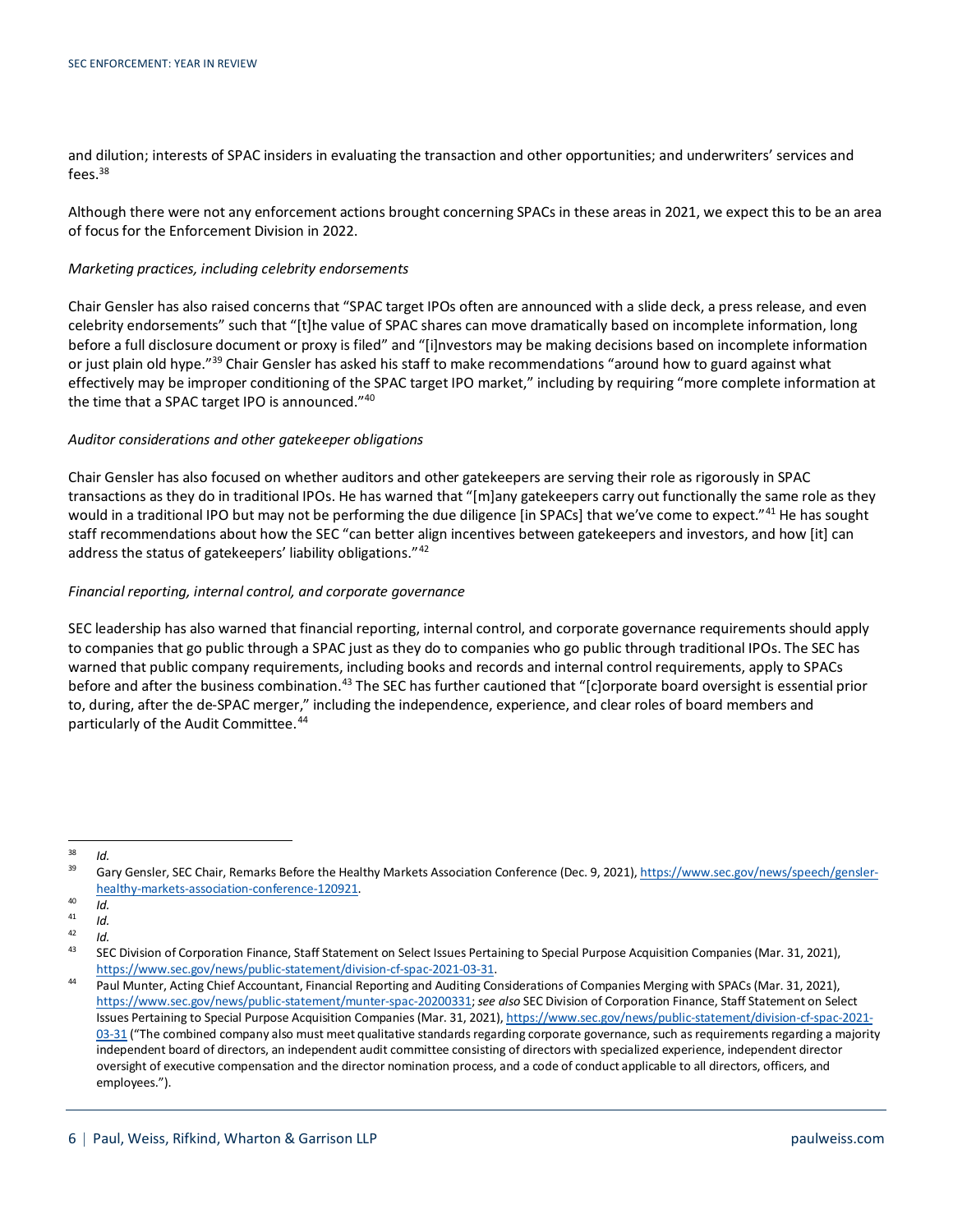#### *SPAC-Related Enforcement Activity in 2021*

Publicly filed enforcement actions in the SPAC space in 2021 focused principally on matters involving allegedly materially misleading statements about the proposed transaction and have, among other things, highlighted the SEC's focus on the sufficiency of the due diligence by the SPAC into its merger target.

In July 2021, the SEC brought the first enforcement proceeding of the recent SPAC boom in *In the matter of Momentus, Inc.,* against a SPAC, its sponsor, its merger target and certain executives.<sup>45</sup> The charges stemmed from allegedly false and misleading claims made by the merger target about its business to the SPAC, Stable Road, which Stable Road then repeated to investors. The SEC Order focused on, among other things, Stable Road's and its sponsors' allegedly inadequate due diligence to confirm the veracity of the merger target's statements before repeating those statements to investors.<sup>[46](#page-6-1)</sup>

The SEC has since brought additional SPAC-related enforcement actions including against Akazoo S.A., a music streaming business, for allegedly defrauding investors by making false claims about its user base, operations, and revenue,<sup>[47](#page-6-2)</sup> and against others for allegedly defrauding investors through information provided through social media communications and media appearances by executives regarding product and technological milestones.

Looking ahead, we expect to see a continued focus by the Enforcement Division on SPACs and de-SPAC transactions including matters involving allegedly inadequate disclosures, including inadequate disclosure of conflicts and fees, and enforcement actions centered around allegedly inadequate due diligence and internal controls.

#### **Climate/ESG**

Chair Gensler has repeatedly made clear that ESG issues, in particular sustainability and climate change related issues, will be a key focus of regulation and enforcement activity under his leadership. In March 2021, the Commission announced the creation of a Climate and ESG Task Force within the Division of Enforcement, a 22-member body led by then-Acting Deputy Director of Enforcement, Kelly L. Gibson. The task force's initial focus is to "identify any material gaps or misstatements in issuers' disclosure of climate risks under existing rules," as well as to "analyze disclosure and compliance issues relating to investment advisers' and funds' ESG strategies."[48](#page-6-3)

Chair Gensler has directed SEC staff to work on two key proposed rule changes related to climate risk disclosures, one focused on public companies and the other on investment funds.<sup>49</sup>

**Public Companies:** 

Similar to previous additions to disclosure requirements related to management discussion and analysis and executive compensation, the SEC seeks to add similar disclosure requirements surrounding climate risk.<sup>[50](#page-6-5)</sup> Chair Gensler has directed SEC

<span id="page-6-0"></span><sup>45</sup> *In the matter of Momentus, Inc.,* Order Instituting Cease-and-Desist Proceedings, Pursuant to Section 8A of the Securities Act of 1933 and Section 21C of the Securities Exchange Act of 1934, Making Findings, and Imposing a Cease-and-Desist Order, Sec. Act. Rel. No. 10955, Exchange Act Rel. No. 92391, Admin. Proc. File No. 3-20393 (July 13, 2021), [https://www.sec.gov/litigation/admin/2021/33-10955.pdf.](https://www.sec.gov/litigation/admin/2021/33-10955.pdf)

<span id="page-6-1"></span><sup>46</sup> *Id*. at 2-3.

<span id="page-6-2"></span><sup>47</sup> SEC Press Release, Post-SPAC Music Streaming Company Reaches \$38.8 Million Settlement in Ongoing Fraud Action (Oct. 27, 2021), [https://www.sec.gov/news/press-release/2021-216.](https://www.sec.gov/news/press-release/2021-216)

<span id="page-6-3"></span><sup>48</sup> *See* Press Release, SEC Announces Enforcement Task Force Focused on Climate and ESG Issues (Mar. 4, 2021)[, https://www.sec.gov/news/press](https://www.sec.gov/news/press-release/2021-42)[release/2021-42.](https://www.sec.gov/news/press-release/2021-42)

<span id="page-6-4"></span><sup>49</sup> Gary Gensler, SEC Chair, Statement Before the Financial Stability Oversight Council (Oct. 21, 2021)[, https://www.sec.gov/news/public](https://www.sec.gov/news/public-statement/gensler-statement-financial-stability-oversight-council-102121)[statement/gensler-statement-financial-stability-oversight-council-102121.](https://www.sec.gov/news/public-statement/gensler-statement-financial-stability-oversight-council-102121)

<span id="page-6-5"></span><sup>50</sup> *Id*.; *see also* Allison Herren Lee, Acting SEC Chair, Public Input Welcomed on Climate Change Disclosures (Mar. 15, 2021), [https://www.sec.gov/news/public-statement/lee-climate-change-disclosures.](https://www.sec.gov/news/public-statement/lee-climate-change-disclosures)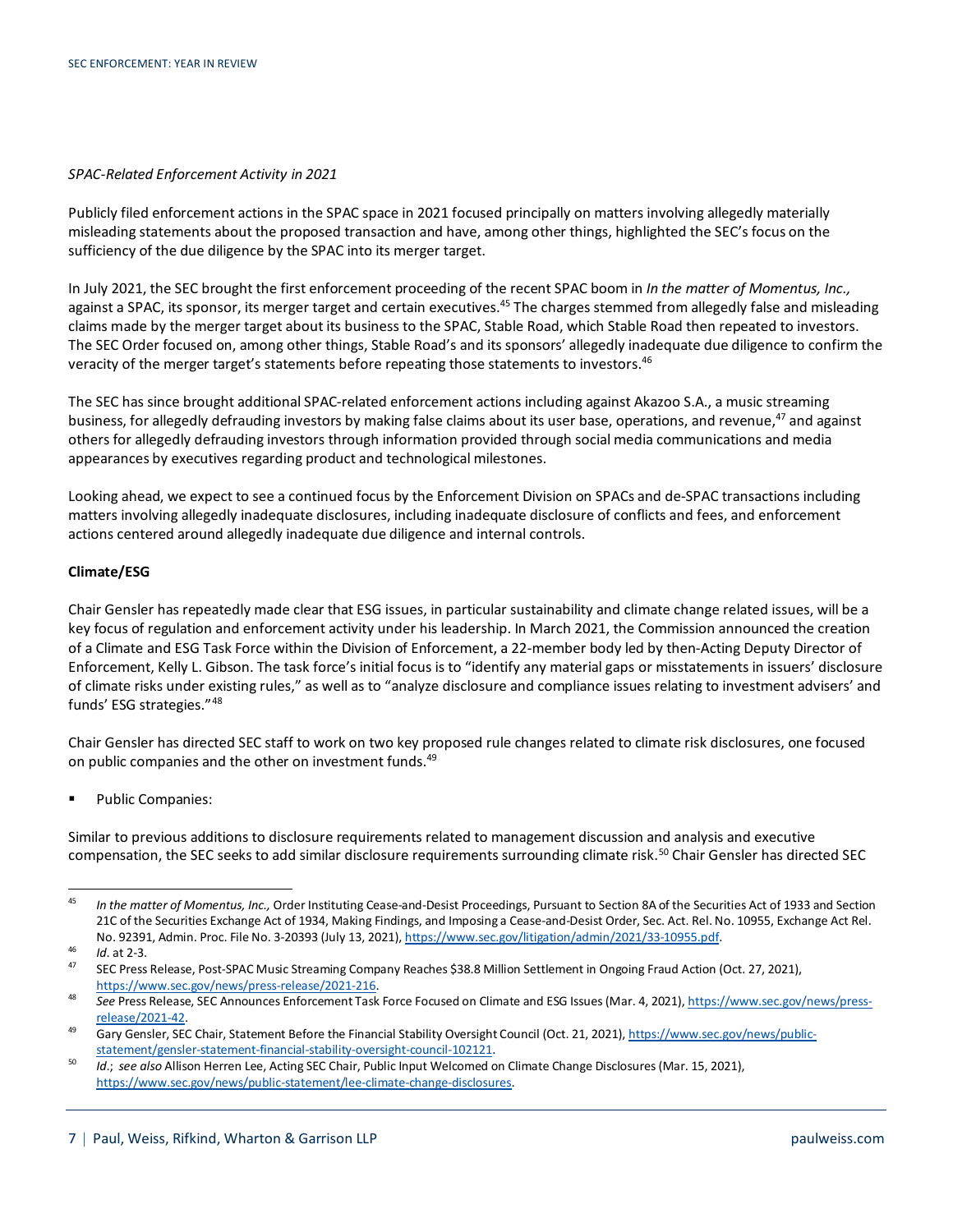staff to provide recommendations regarding "governance, strategy, and risk management related to climate risk," along with "specific metrics, such as greenhouse gas emissions, to determine which are most relevant to investors."<sup>51</sup> He has also requested "staff to consider potential requirements for companies that have made forward-looking climate commitments, or that have significant operations in jurisdictions with national requirements to achieve specific, climate-related targets."<sup>[52](#page-7-1)</sup> The Commission has also sought public comments and input on proposed climate change disclosure rules.<sup>53</sup> Notably, proposed rulemaking concerning climate risk disclosure was included as a rulemaking priority on the SEC's annual regulatory agenda released June 11 of 2021.[54](#page-7-3) To date, the SEC has not indicated a date when a proposed rule will be released.

**Funds:** 

In an effort to tamp down on the practice of so-called "greenwashing," the SEC is working to update naming rules for funds that seek to market themselves as "sustainable" and "green" and enhance required disclosures "so that investors can see what data, methodologies, and criteria stand between these names and claims."[55](#page-7-4) Rules relating to investment companies and investment advisers to address matters relating to ESG and fund naming rules also appear on the list of rulemaking priorities issued by the SEC.<sup>[56](#page-7-5)</sup> The Division of Examinations also focused on ESG issues relating to funds in 2021, issuing a risk alert warning investors of various deficiencies and internal control weaknesses related to ESG investing that it had uncovered in its review of investment companies and funds' ESG products and services.<sup>57</sup>

While proposed rules have not been issued relating to either public companies' disclosures or private funds, SEC staff has remained active in both areas, with the Division of Corporation Finance releasing a sample comment letter to companies highlighting issues that the Commission is expected to focus on in filings,<sup>[58](#page-7-7)</sup> and the Asset Management Advisory and Investor Advisory Committees releasing recommendations for ESG disclosures.<sup>59</sup> Depending on how these rulemaking processes play out over the next year, companies may soon be required to make detailed uniform disclosures in their SEC filings relating to ESG, and private funds may face enhanced scrutiny relating to their naming and marketing practices concerning ESG issues.

#### *2021 Enforcement*

While the SEC did not commence any enforcement actions under these ESG initiatives in 2021, it is clear that the Enforcement Division is conducting investigative activity in the ESG space as certain ongoing enforcement investigations have been reported in the press, including an investigation into Deutsche Bank's asset management arm regarding alleged overstatement of its use

<span id="page-7-0"></span><sup>51</sup> Gary Gensler, SEC Chair, Remarks at London City Week (Jun. 23, 2021)[, https://www.sec.gov/news/speech/gensler-speech-london-city-week-](https://www.sec.gov/news/speech/gensler-speech-london-city-week-062321)[062321.](https://www.sec.gov/news/speech/gensler-speech-london-city-week-062321)

<span id="page-7-1"></span> $\frac{52}{53}$  *Id.* 

<span id="page-7-2"></span><sup>53</sup> Allison Herren Lee, Acting SEC Chair, Public Input Welcomed on Climate Change Disclosures (Mar. 15, 2021), [https://www.sec.gov/news/public](https://www.sec.gov/news/public-statement/lee-climate-change-disclosures)[statement/lee-climate-change-disclosures.](https://www.sec.gov/news/public-statement/lee-climate-change-disclosures) For further discussion of these issues, *see* Paul Weiss Publication, Acting SEC Chair Lee Discusses Additional Climate and ESG Initiatives (Mar. 17, 2021)[, https://www.paulweiss.com/practices/transactional/capital-markets/publications/acting](https://www.paulweiss.com/practices/transactional/capital-markets/publications/acting-sec-chair-lee-discusses-additional-climate-and-esg-initiatives?id=39582)[sec-chair-lee-discusses-additional-climate-and-esg-initiatives?id=39582.](https://www.paulweiss.com/practices/transactional/capital-markets/publications/acting-sec-chair-lee-discusses-additional-climate-and-esg-initiatives?id=39582)

<span id="page-7-4"></span><span id="page-7-3"></span><sup>54</sup> SEC Press Release, SEC Announces Annual Regulatory Agenda (Jun. 11, 2021)[, https://www.sec.gov/news/press-release/2021-99.](https://www.sec.gov/news/press-release/2021-99)<br>55 Secondary SEC Chair Statement Refere the Financial Stability Quarisht Causei (Oct. 21, 2021),

Gary Gensler, SEC Chair, Statement Before the Financial Stability Oversight Council (Oct. 21, 2021)[, https://www.sec.gov/news/public](https://www.sec.gov/news/public-statement/gensler-statement-financial-stability-oversight-council-102121)[statement/gensler-statement-financial-stability-oversight-council-102121.](https://www.sec.gov/news/public-statement/gensler-statement-financial-stability-oversight-council-102121)

<span id="page-7-5"></span><sup>56</sup> SEC Press Release, SEC Announces Annual Regulatory Agenda (Jun. 11, 2021)[, https://www.sec.gov/news/press-release/2021-99.](https://www.sec.gov/news/press-release/2021-99)

<span id="page-7-7"></span><span id="page-7-6"></span><sup>57</sup> See Risk Alert, The Division of Examinations' Review of ESG Investing (Apr. 9, 2021)[, https://www.sec.gov/files/esg-risk-alert.pdf.](https://www.sec.gov/files/esg-risk-alert.pdf)<br>58 SEC Division of Corporation Finance, Semple Letter to Companies Descriting Climate C

<sup>58</sup> SEC Division of Corporation Finance, Sample Letter to Companies Regarding Climate Change Disclosures (Sept. 22, 2021), [https://www.sec.gov/corpfin/sample-letter-climate-change-disclosures.](https://www.sec.gov/corpfin/sample-letter-climate-change-disclosures) For further discussion of these issues, *see* Paul Weiss Publication, SEC Division of Corporation Finance Publishes Sample Climate Disclosure Comments (Sept. 24, 2021), [https://www.paulweiss.com/practices/transactional/capital-markets/publications/sec-division-of-corporation-finance-publishes-sample-climate](https://www.paulweiss.com/practices/transactional/capital-markets/publications/sec-division-of-corporation-finance-publishes-sample-climate-disclosure-comments?id=41191)[disclosure-comments?id=41191.](https://www.paulweiss.com/practices/transactional/capital-markets/publications/sec-division-of-corporation-finance-publishes-sample-climate-disclosure-comments?id=41191)

<span id="page-7-8"></span><sup>59</sup> SEC Asset Management Advisory Committee, Recommendations for ESG (July 7, 2021)[, https://www.sec.gov/files/amac-recommendations-esg](https://www.sec.gov/files/amac-recommendations-esg-subcommittee-070721.pdf)[subcommittee-070721.pdf;](https://www.sec.gov/files/amac-recommendations-esg-subcommittee-070721.pdf) SEC Investor Advisory Committee, Recommendation of the SEC Investor Advisory Committee Relating to ESG Disclosure (May 21, 2021)[, https://www.sec.gov/spotlight/investor-advisory-committee-2012/esg-disclosure.pdf.](https://www.sec.gov/spotlight/investor-advisory-committee-2012/esg-disclosure.pdf)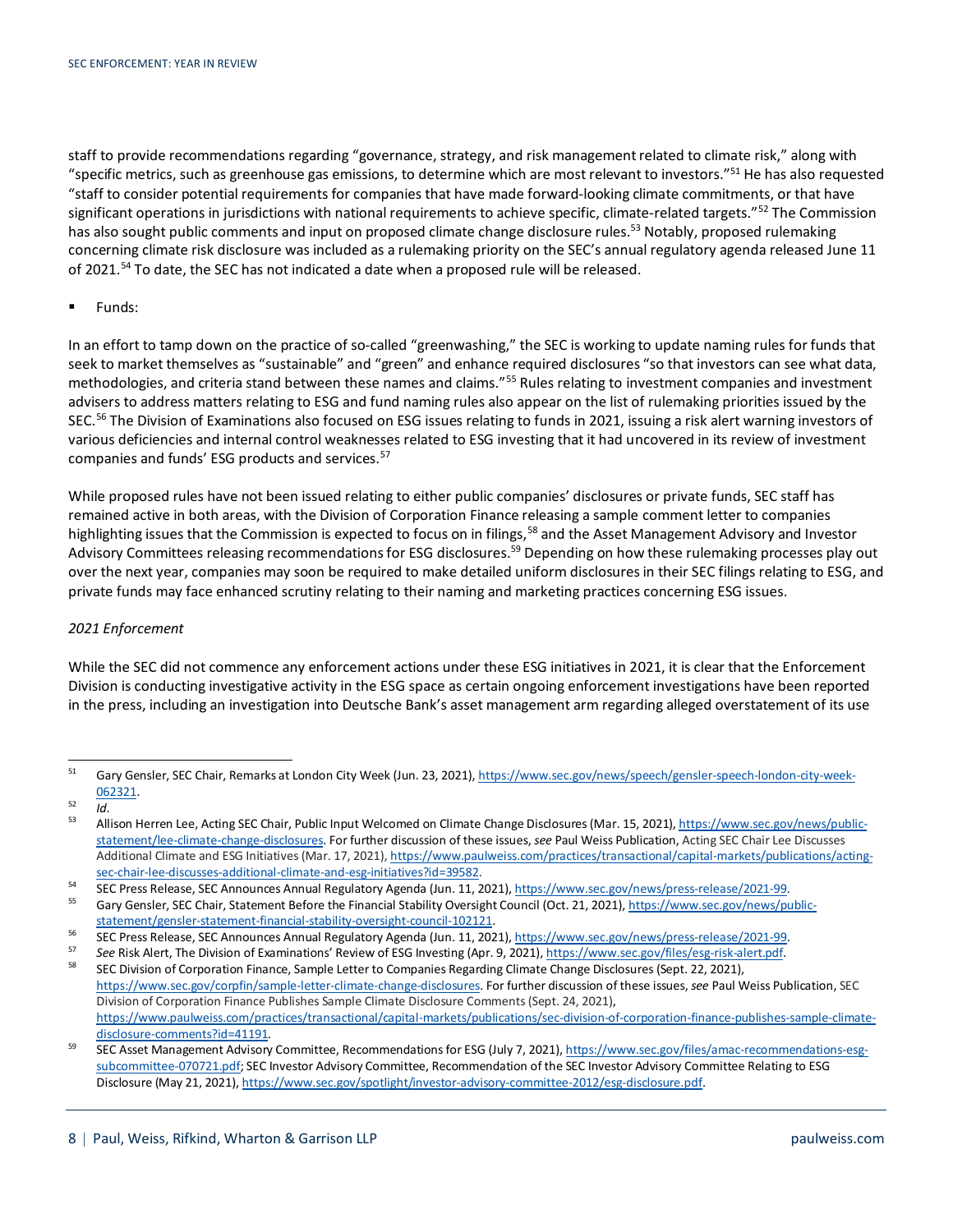of sustainable investing criteria to manage its portfolio and an investigation into Activision's disclosures relating to allegedly pervasive issues of harassment and discrimination at the company.<sup>60</sup>

Looking ahead, we anticipate that in 2022 the SEC will continue to work towards publishing final rules related to public companies' climate and ESG-related disclosures and private funds' naming conventions, and continue to commit resources in the Enforcement Division to investigate public companies relating to their climate and ESG-related disclosures and private funds for suspected "greenwashing."

#### **Additional Observations and Trends Detected in 2021 SEC Enforcement Activity**

Overall enforcement numbers were down in 2021 – the SEC brought 697 enforcement actions in 2021, compared to 715 in 2020.<sup>[61](#page-8-1)</sup> That said, it is widely expected that under the new leadership regime those numbers will go up in 2022. Below we highlight some of the other trends we saw in 2021 enforcement activity and discuss what that might foretell for 2022.

#### *Insider Trading*

SEC enforcement activity and proposed rulemaking in 2021 shows that even if the number of insider trading cases has declined from its high water mark several years ago, it continues to be an important area of focus for the SEC. In 2021, the SEC pursued enforcement actions presenting novel legal theories against new and different actors than have typically been charged in the past. Among other such matters, the SEC brought: its first insider trading case involving the "dark web";<sup>[62](#page-8-2)</sup> an action alleging insider trading for so-called "shadow trading," where the accused had no material nonpublic information ("MNPI") about the security in which he traded but instead allegedly possessed MNPI about another similar company;<sup>[63](#page-8-3)</sup> and an action against a public company alleging a failure to maintain adequate internal controls under Section 13(b)(2)(B) where, among other things, the company allegedly failed to take adequate steps to ensure its insider trading policy was followed.<sup>[64](#page-8-4)</sup> Much like in cryptocurrency and other areas, the SEC's untested insider trading positions have resulted in an uptick in litigated cases.

The SEC is also proposing rule-based restrictions on insider trading. As has been widely reported, in December 2021, the SEC published proposed amendments to the 10b5-1 rules governing insider trading plans and proposed rules governing disclosures related to share buybacks.<sup>[65](#page-8-5)</sup>

#### *Disclosure of Cybersecurity Breaches*

In 2021, the SEC pursued significant investigations and brought several enforcement actions stemming from alleged failures to maintain controls sufficient to prevent cyber breaches and/or failures to disclose such breaches. In August 2021, the SEC announced that eight broker-dealers and/or investment advisers resolved enforcement actions arising from failures to prevent cyber-attacks that resulted in the exposure of personally identifying information of customers and clients.<sup>[66](#page-8-6)</sup> The SEC also

<span id="page-8-0"></span><sup>60</sup> Patricia Kowsmann, Corinne Ramey, Dave Michaels, *U.S. Authorities Probing Deutsche Bank's DWS Over Sustainability Claims*, WALL ST. J. (Aug. 25, 2021), [https://www.wsj.com/articles/u-s-authorities-probing-deutsche-banks-dws-over-sustainability-claims-11629923018;](https://www.wsj.com/articles/u-s-authorities-probing-deutsche-banks-dws-over-sustainability-claims-11629923018) Kirsten Grind & Sarah E. Needleman, *SEC is Investigating Activision Blizzard Over Workplace Practices, Disclosures*, WALL ST. J. (Sept. 20, 2021), [https://www.wsj.com/articles/sec-is-investigating-activision-blizzard-over-workplace-practices-disclosures-11632165080.](https://www.wsj.com/articles/sec-is-investigating-activision-blizzard-over-workplace-practices-disclosures-11632165080)

<span id="page-8-1"></span><sup>61</sup> SEC, Enforcement Results for Fiscal Year 2021 (Nov. 18, 2021)[, https://www.sec.gov/files/2021-238-addendum.pdf.](https://www.sec.gov/files/2021-238-addendum.pdf)

<span id="page-8-3"></span><span id="page-8-2"></span><sup>62</sup> *SEC* v. *Apostolos Trovias*, No. 1:21-cv-05925 (S.D.N.Y. July 9, 2021).

<sup>63</sup> *SEC* v. *Matthew Panuwat*, No. 4:21-cv-06322 (N.D. Cal. Aug. 17, 2021). On January 14, 2022, the court denied the defendant's motion to dismiss for failure to state a claim, holding that confidential information about the acquisition of one company could be material to investors in another company uninvolved in the acquisition and that trading on such information could be a breach of an executive's fiduciary duty to his employer under the terms of the company's insider trading policy.

<span id="page-8-4"></span><sup>64</sup> *SEC* v. *Cavco Indus., Inc*, No. 2:21-cv-01507 (D. Ariz. Sept. 2, 2021).

<span id="page-8-5"></span><sup>&</sup>lt;sup>65</sup> SEC Press Release, SEC Announces Enforcement Results for FY2021 (Nov. 18, 2021)[, https://www.sec.gov/news/press-release/2021-238.](https://www.sec.gov/news/press-release/2021-238)<br><sup>66</sup> SEC Press Release, SEC Announces Three Actions Charging Deficient Cybersequity Pr

<span id="page-8-6"></span>SEC Press Release, SEC Announces Three Actions Charging Deficient Cybersecurity Procedures (Aug. 30, 2021)[, https://www.sec.gov/news/press](https://www.sec.gov/news/press-release/2021-169)[release/2021-169.](https://www.sec.gov/news/press-release/2021-169)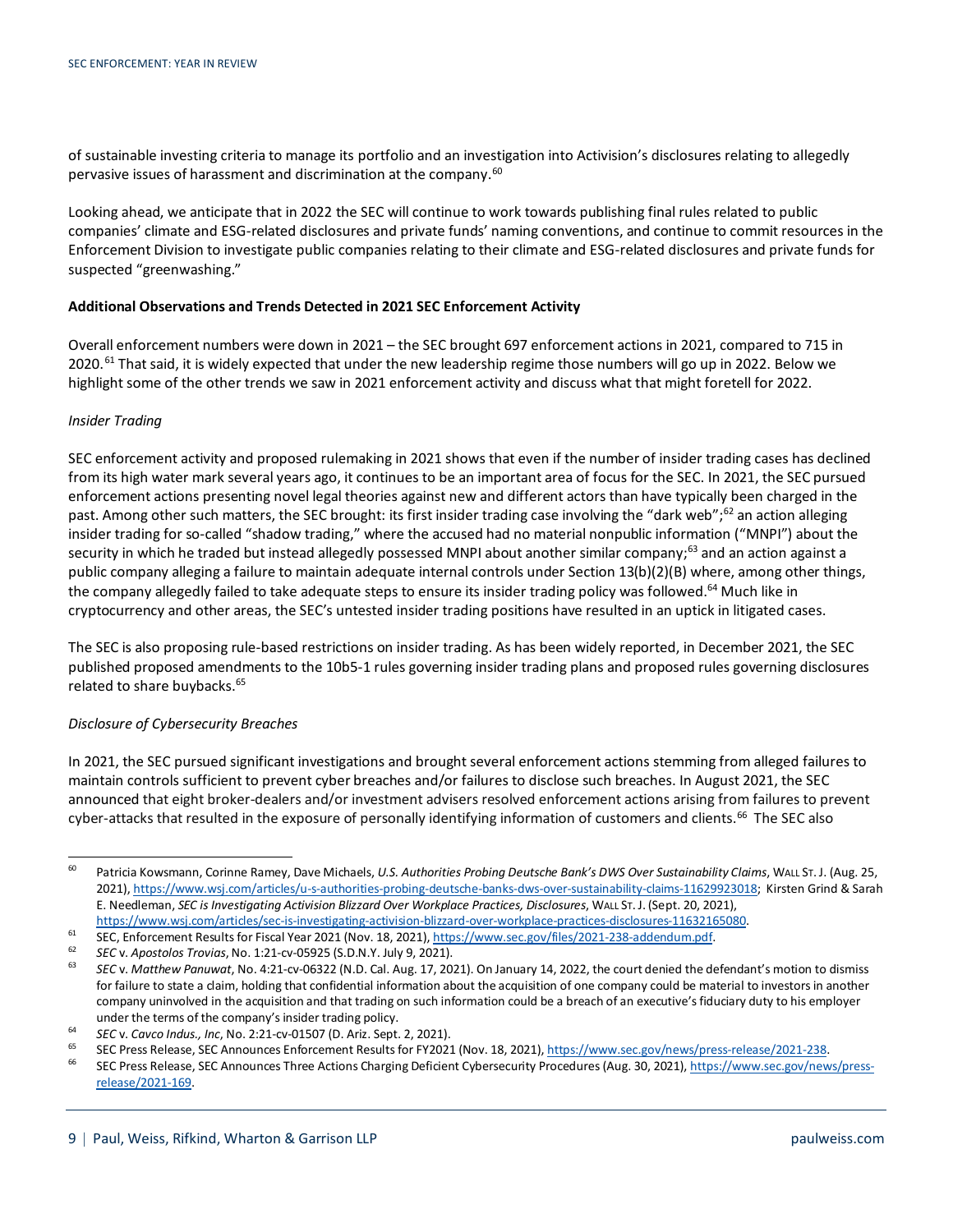charged multiple public companies in 2021 for failure to adequately disclose cyber incidents.<sup>67</sup> Beginning in June 2021 and continuing later in the year, the SEC sent letters to numerous public companies requesting information to assess whether they had been "impacted by the SolarWinds Compromise" and if so whether they had, among other things, made adequate disclosures of any such cyber breach.<sup>[68](#page-9-1)</sup>

The Enforcement Division's focus on cybersecurity issues, in particular internal controls and disclosure issues, is likely to continue in 2022 as cybersecurity attacks continue to occur throughout the country and abroad.

#### *Recordkeeping Requirements Relating to Personal Communication Devices and Messaging Platforms*

With the proliferation and accessibility of technology and the decreasing barriers during the COVID pandemic between work and home, the SEC is investigating whether financial institutions and broker dealers are adequately maintaining relevant communications sent via personal devices and messaging platforms. In one recent and highly publicized enforcement action, the SEC settled with JPMorgan for failing to maintain potentially relevant employees' communications sent on personal devices, including through text messaging, WhatsApp, and personal email accounts.  $^{69}$  $^{69}$  $^{69}$  The SEC alleged that these records were not preserved, as required by securities laws, and that this was a well-known practice within the company, with senior leadership also using their personal devices for securities-related communications.<sup>70</sup> Press reports indicate that the SEC is investigating other financial institutions and broker dealers regarding retention of such communications; we expect this to continue to be an area of focus for the Enforcement Division for the foreseeable future.<sup>[71](#page-9-4)</sup>

## **Looking Forward to 2022**

Looking ahead to 2022, we expect to see a busy year of rulemaking and enforcement activity with particular attention paid by the Enforcement Division to matters involving, among other things, cryptocurrency; SPAC transactions; ESG disclosure issues; cybersecurity disclosure and internal control issues; and the use and retention of communications over personal devices and messaging platforms by financial institutions and broker dealers. As a result of untested legal positions being staked out by the Commission with respect to cryptocurrency, insider trading, and other areas, we also expect to see a continued rise in contested litigation with the Commission.

We also expect the SEC under Chair Gensler to continue to identify in 2022 additional areas for increased rulemaking and potential enforcement activity. For example, the SEC has very recently announced plans to require more private companies to engage in routine financial reporting that is already required of public companies. <sup>[72](#page-9-5)</sup> While discussions around these plans are in their early stages, these reporting requirements would likely be limited to so-called "unicorns," large private companies valued at \$1 billion or more.<sup>[73](#page-9-6)</sup> As the number of such high-value private companies continues to grow – there were 959 such

<span id="page-9-0"></span><sup>67</sup> *See In the Matter of First American Financial Corporation*, Order Instituting Cease-and-Desist Proceedings Pursuant to Section 21C of the Securities Exchange Act of 1934, Making Findings, and Imposing a Cease-and-Desist Order, Exchange Act Rel. No. 92176, Admin. Proc. File No. 3-20367 (June 14, 2021), [https://www.sec.gov/litigation/admin/2021/34-92176.pdf;](https://www.sec.gov/litigation/admin/2021/34-92176.pdf) *In the Matter of Pearson plc*, Order Instituting Cease-and-Desist Proceedings, Pursuant to Section 8A of the Securities Act of 1933 and Section 21C of the Securities Exchange Act of 1934, Making Findings, and Imposing a Cease-and-Desist Order, Sec. Act. Rel. No. 10963, Exchange Act Rel. No. 92676, Admin. Proc. File No. 3- 20462 (Aug. 16, 2021), [https://www.sec.gov/litigation/admin/2021/33-10963.pdf.](https://www.sec.gov/litigation/admin/2021/33-10963.pdf)

<span id="page-9-1"></span><sup>68</sup> Katanga Johnson, U.S. SEC probing SolarWinds clients over cyber breach disclosures – sources, Reuters (June 22, 2021), [https://www.reuters.com/technology/us-sec-official-says-agency-has-begun-probe-cyber-breach-by-solarwinds-2021-06-21/.](https://www.reuters.com/technology/us-sec-official-says-agency-has-begun-probe-cyber-breach-by-solarwinds-2021-06-21/)

<span id="page-9-2"></span>From Temperature Construction Construction Construction Constituting Administrative and Cease-and-Desist Proceedings Pursuant to Sections 15(b) and 21C of the Securities Exchange Act of 1934, Making Findings, and Imposing Remedial Sanctions and a Cease-and-Desist Order, Exchange Act Rel. No. 93807, Admin. Proc. File No. 3-20681 (Dec. 17, 2021)[, https://www.sec.gov/litigation/admin/2021/34-93807.pdf.](https://www.sec.gov/litigation/admin/2021/34-93807.pdf)

<span id="page-9-3"></span> $\frac{70}{71}$  *Id.* 

<span id="page-9-4"></span><sup>71</sup> Dave Michaels, *JPMorgan Fined \$200 Million Over Employees' Use of WhatsApp and Other Messaging Apps*, WALL ST. J. (Dec. 17, 2021), [https://www.wsj.com/articles/jpmorgan-admits-widespread-record-keeping-breakdown-in-sec-settlement-11639747801.](https://www.wsj.com/articles/jpmorgan-admits-widespread-record-keeping-breakdown-in-sec-settlement-11639747801)

<span id="page-9-5"></span><sup>72</sup> Paul Kiernan, *SEC Pushes for More Transparency From Private Companies*, WALL ST. J. (Jan. 10, 2022), [https://www.wsj.com/articles/sec-pushes](https://www.wsj.com/articles/sec-pushes-for-more-transparency-from-private-companies-11641752489)[for-more-transparency-from-private-companies-11641752489.](https://www.wsj.com/articles/sec-pushes-for-more-transparency-from-private-companies-11641752489)

<span id="page-9-6"></span> $73$  *Id.*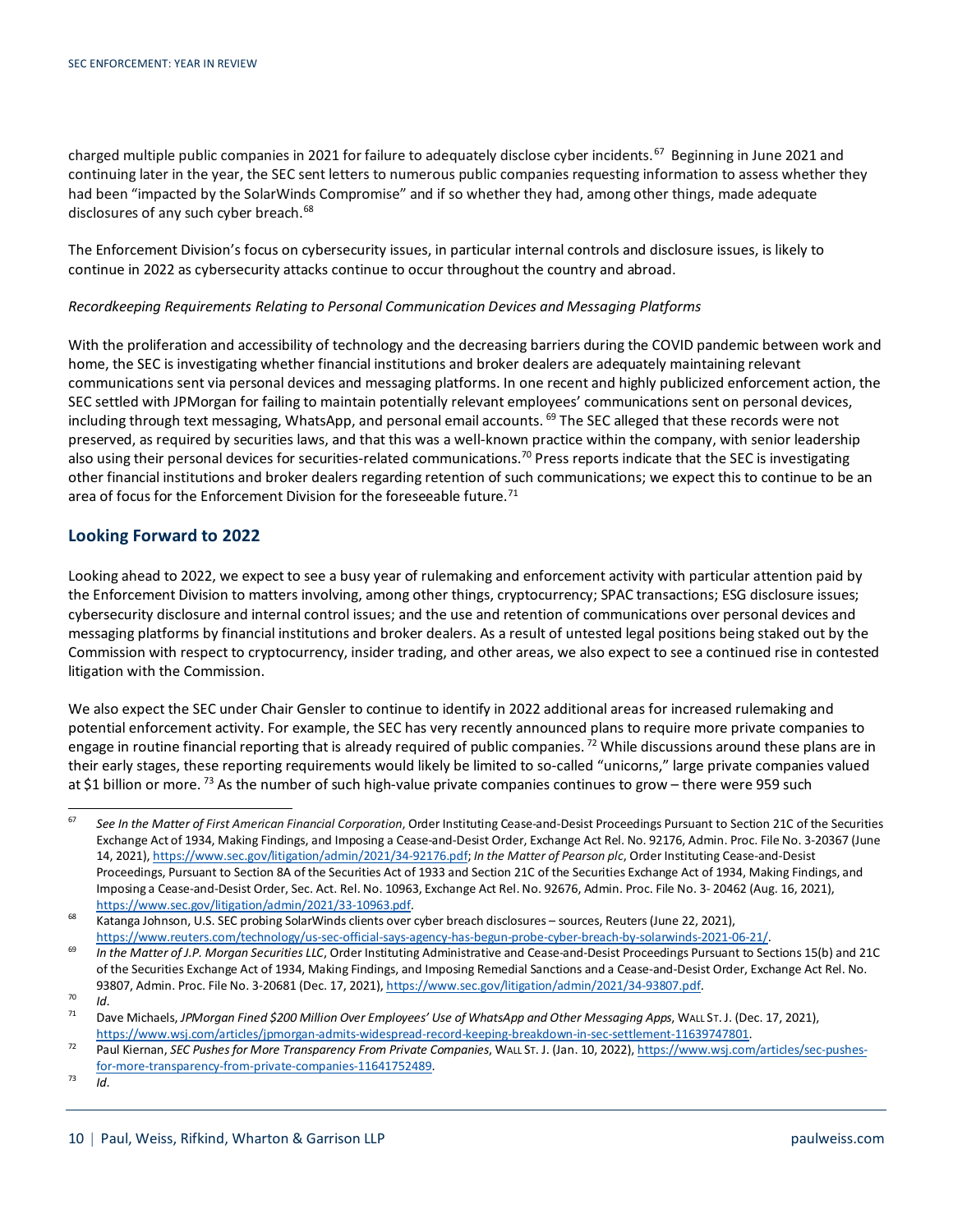companies as of early January 2022, compared with 513 at the end of 2020<sup>[74](#page-10-0)</sup> – the SEC's regulatory and enforcement efforts in this space are likely to expand as well.

Alternative data is another area of potential enforcement activity that will be worth monitoring in 2022. In September 2021, the SEC announced the first ever enforcement action against an alternative data provider for allegedly misleading traders by failing to adequately disclose how it generated app performance data.<sup>75</sup> This action is not only relevant to vendors that aggregate and provide data that is not included in a company's financial statements or other traditional data sources, but also has potential implications for trading firms that rely on alternative data and even the public companies that provide data to such vendors. Future enforcement activity in this area could focus on, among other things, whether trading firms are taking adequate measures to protect against misuse of alternative data and whether public companies are taking sufficient steps to try and ensure that vendors do not use the company's data for improper purposes.

Chair Gensler has indicated that other significant areas of potential rulemaking in 2022 include rules curtailing or even banning payment for order flow<sup>76</sup> and rules to "freshen up" the equity market structure to "reflect today's technology."<sup>[77](#page-10-3)</sup>

These will be only some of the issues to keep an eye on in 2022.

We look forward to providing you with further updates on these and other developments in 2022.

\* \* \*

<span id="page-10-0"></span> $\frac{74}{75}$  *Id.* 

<span id="page-10-1"></span><sup>75</sup> *See* In the Matter of App Annie Inc. and Bertrand Schmitt, Order Instituting Cease-and-Desist Proceedings Pursuant to Section 21c of the Securities Exchange Act of 1934, Making Findings, and Imposing Remedial Sanctions and a Cease-and-Desist Order Administrative Proceeding File No. 3- 20549, Litigation Release No. 93975 (Sept. 14, 2021)[, https://www.sec.gov/litigation/admin/2021/34-92975.pdf.](https://www.sec.gov/litigation/admin/2021/34-92975.pdf)

<span id="page-10-2"></span><sup>76</sup> *See* Avi Salzman, *SEC's Gary Gensler Has a Big, New Vision for the Stock Market. There Are Too Many 'Inherent Conflicts of Interest'*, BARRON'S (Sept. 3, 2021), [https://www.barrons.com/articles/sec-chief-gary-gensler-stock-market-51630626032?mod=hp\\_LEAD\\_2.](https://www.barrons.com/articles/sec-chief-gary-gensler-stock-market-51630626032?mod=hp_LEAD_2)

<span id="page-10-3"></span><sup>77</sup> *See* Gary Gensler, SEC Chair, Prepared Remarks at the Global Exchange and FinTech Conference (June 9, 2021), [https://www.sec.gov/news/speech/gensler-global-exchange-fintech-2021-06-09.](https://www.sec.gov/news/speech/gensler-global-exchange-fintech-2021-06-09)